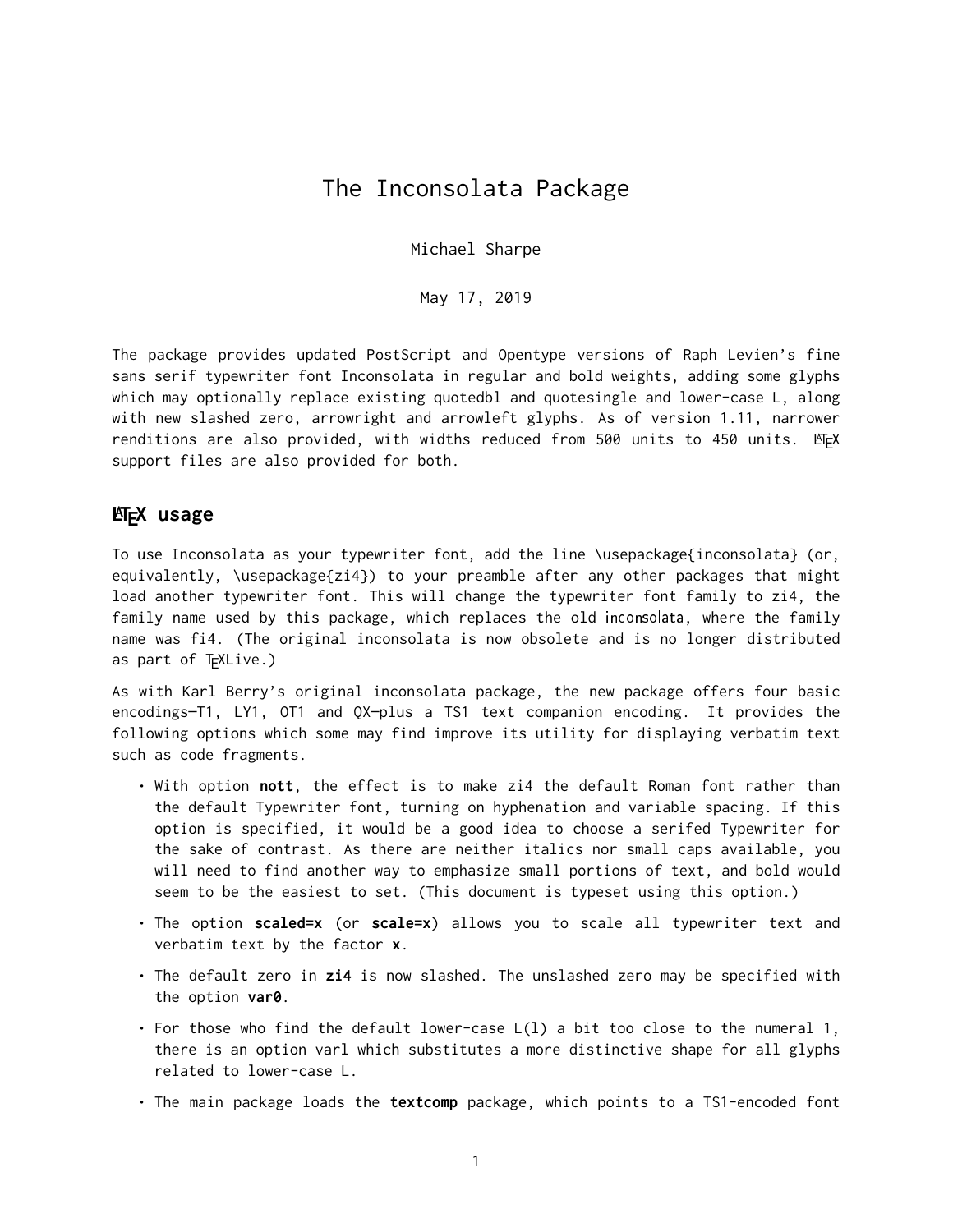that has been modified to have uncurved left and right quotes, especially important in code fragments, by use of textcomp glyphs \textasciigrave and \textquotesingle. The **varqu** option provides further upright quote forms for glyphs that are not part of the textcomp package, such as the default double quote glyph quotedbl and quotesingle, which by default have a small slant. (Note that the latter is not part of all encodings—it is present in OT1, LY1 and QX, but not in T1.)

- The package loads upquote by default, but provides an option noupquote to override it.
- (new in v.1.11) The option narrow causes the narrow versions to be used, having widths reduced by 10%.
- (new in v.1.11) The default behavior of inconsolata is to prevent all automatic hyphenation, to permit spacing to stretch and shrink, and to place some extra space after a line ending period. This version offers the following options to change the default behavior.
	- **–** Option **hyphenate** allows automatic hyphenation to occur, which may be useful if your usage is simply to have blocks of text in quasi-typewritten form, though with variable word-spacing.
	- **–** option **mono** forces the behavior to mimic that of the Computer Modern Typewriter font—all spaces have the same width as the glyphs, and a full extra space is inserted after a line-ending period.
	- **–** You may modify individual fontdimen values that govern this behavior by means of the options **spacing**, **stretch**, shrink and extrasp. These will override any values changed by the option **mono**, for example, giving you a way to get monospacing but prevent extra space after a period, with

\usepackage[mono,extrasp=0em]{inconsolata}

When used in ordinary typewriter mode (i.e., with \texttt{} or the deprecated form {\tt }), left and right quotes are rendered as in ordinary text. For example,

\texttt{`xy' " \textasciigrave \textquotesingle}

renders (with option varqu) as 'xy' " `'. With the upquote package, verbatim text, eg:

\verb|`xy' "|

renders as you would expect it in code samples: `xy' "

**TeX Ligatures:** As of version 1.12, text mode follows the usual TeX ligature rules with the exception of the f-ligatures, at least in T1 and LY1. Behavior on OT1 and QX encodings is limited to a subset of those rules. So, for example, in T1 and LY1: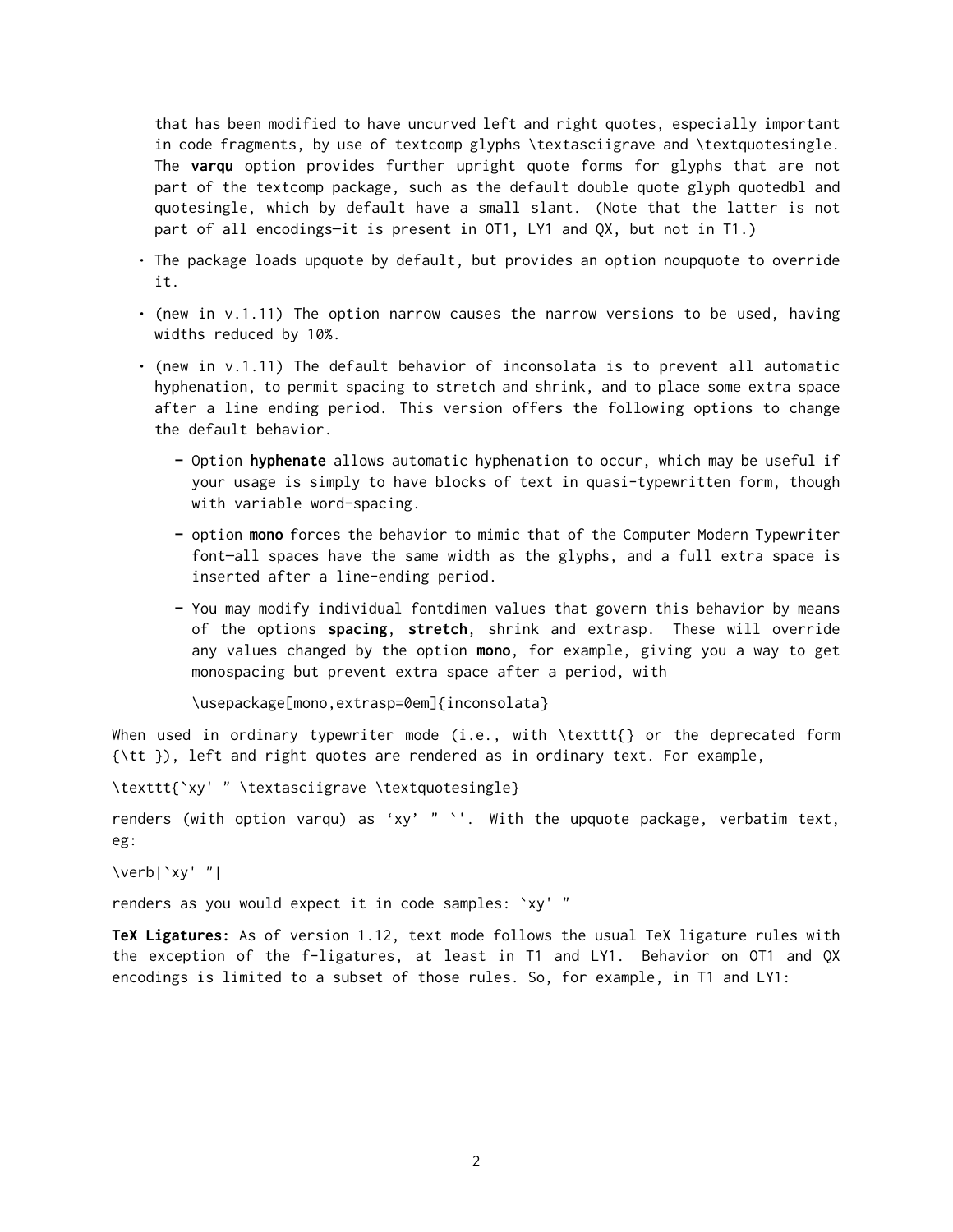| Output     |
|------------|
| a-b        |
| a-b        |
| a-b        |
| «a»        |
| i.         |
| Ť          |
| $\epsilon$ |
| ,,         |
|            |

Obviously, the distinctions between hyphen, endash and emdash are subtle, as is to be expected given that the glyphs are of fixed width.

**Note on the QX encoding:** The encoding files used as part of this package, derived from the inconsolata package, seem to have some inconsistencies with qxenc.def made necessary as a compromise to get text and verbatim modes functioning for a wide class of common characters.

In the following examples, the claim that all encodings render the same applies only to the very limited selection of quote glyphs tested. In practice, QX encoding behaves worse than the others for inconsolata/zi4.

## **Effects of the options varqu, noupquote**

**With varqu:** upquote loaded by default—all encodings render the same.

| Input            |   | Text mode Verbatim mode |
|------------------|---|-------------------------|
| \textasciigrave  |   |                         |
| \textquotesingle |   |                         |
| "                | " | $^{\prime \prime}$      |
|                  |   |                         |
|                  |   |                         |
|                  |   |                         |

**Without varqu:** upquote loaded by default—all encodings render the same.

| Input                    |                    | Text mode Verbatim mode |
|--------------------------|--------------------|-------------------------|
| \textasciigrave          |                    |                         |
| \textquotesingle         |                    |                         |
| $\mathbf{u}$             | $^{\prime \prime}$ | "                       |
|                          |                    |                         |
| $\overline{\phantom{0}}$ |                    |                         |
|                          |                    |                         |

**Without varqu, noupquote:** upquote NOT loaded—all encodings render the same.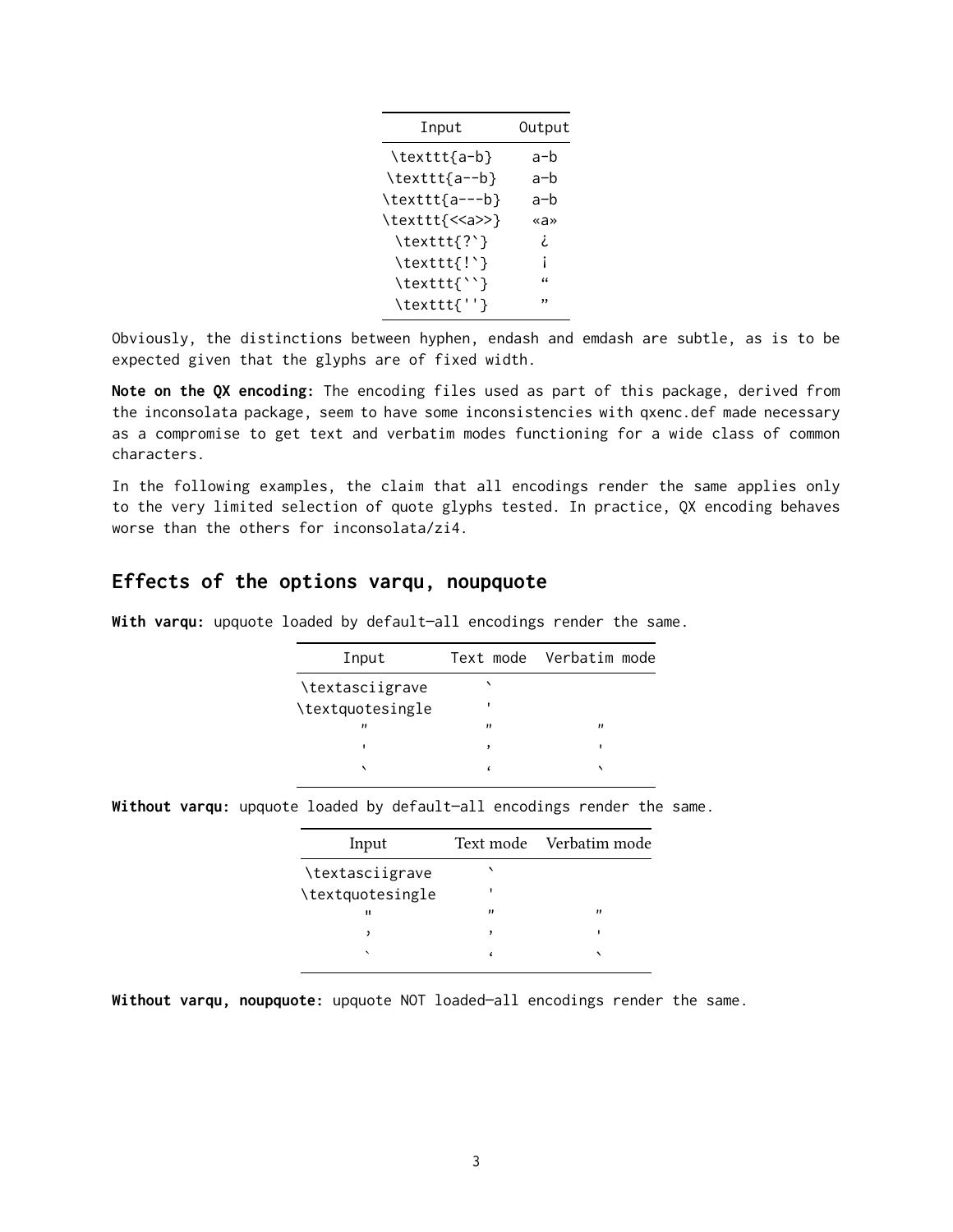| Input            |                   | Text mode Verbatim mode |
|------------------|-------------------|-------------------------|
| \textasciigrave  |                   |                         |
| \textquotesingle |                   |                         |
| $\blacksquare$   | $^{\prime\prime}$ | "                       |
|                  | ,                 |                         |
|                  |                   |                         |
|                  |                   |                         |

**With varqu, noupquote:** upquote NOT loaded—all encodings render the same.

| Input            |   | Text mode Verbatim mode |
|------------------|---|-------------------------|
| \textasciigrave  |   |                         |
| \textquotesingle |   |                         |
| 11               | " | "                       |
|                  |   |                         |
|                  |   |                         |
|                  |   |                         |

**Conclusion:** To me, it is overwhelmingly clear that the best results come from specifying the option varqu, not specifying noupquote, and avoiding the QX encoding wherever possible.

**A technical note concerning LY1 or QX encodings:** These encodings make their own definitions of \textquotesingle as glyphs in the main text font. Using the TS1 glyph with upright shape so that upquote works correctly with these encodings requires the incantation:

\UndeclareTextCommand{\textquotesingle}{LY1} % or QX \DeclareTextSymbol{\textquotesingle}{TS1}{39} \usepackage{upquote}

which is built-in to the inconsolata.sty (aka zi4.sty) code and need not be repeated.

## **Opentype issues**

The package includes four Opentype fonts named Inconsolatazi4-Regular, Inconsolatazi4-Bold, InconsolataN-Regular and InconsolataN-Bold, the last two being for the narrow variant. The narrow and the normal width versions may be loaded using fontspec:

\fontspec{inconsolata} % normal width, slashed zero, curly quotes, default l \fontspec{inconsolatan} % nnarrow width, slashed zero, curly quotes, default l

The fonts contain three Stylistic Set variants that may be used to control the shape of lower case l (ss01), the form of zero (ss02) and the shape of quotes (ss03). One or more of these may be specified using one of the following example lines:

```
\setmonofont[StylisticSet=1]{Inconsolatazi4} % shapely l
\setmonofont[StylisticSet=2]{Inconsolatazi4} % unslashed zero
\setmonofont[StylisticSet=3]{Inconsolatazi4} % straight quotes
\setmonofont[StylisticSet={1,3}]{Inconsolatazi4} % shapely l, upright quotes
```